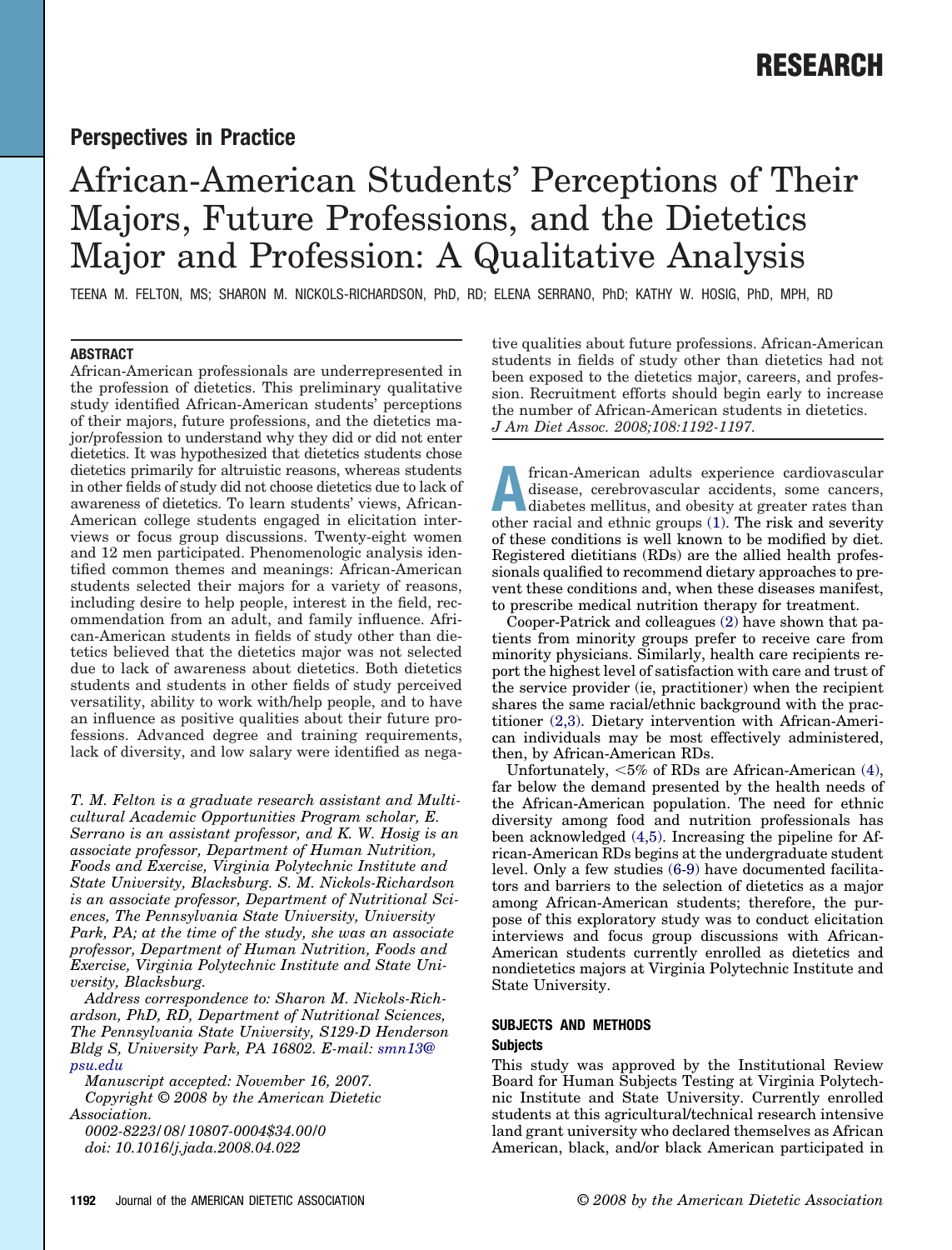this study. Subjects were required to be at least age 18 years and willing to participate in a 2-hour interview or focus group.

Subjects were recruited by word-of-mouth and posted flyers. E-mail notices were also circulated to members of African-American student organizations and scholastic programs. Eligible students were invited to participate. Upon arrival at the interview or focus group, each subject provided written informed consent before completion of the demographic survey, which was completed before participation in an interview or focus group. Each subject identified his or her major. Based on these responses, subjects were classified as dietetics or nondietetics majors.

#### **Elicitation Interviews and Focus Group Discussions**

Elicitation interviews were conducted with only one subject per interview. Focus group discussions included two to five subjects per group. A facilitator (primary investigator) conducted all interviews and focus groups, according to standard methods [\(10,11\).](#page-5-0) For all interviews and focus groups, a description of the field of dietetics, roles/ responsibilities of RDs, and curriculum requirements for the didactic program in dietetics was read for consistency of information and background. All dietetics students responded to directed "Dietetics Major" questions, and all nondietetics students responded to directed "Nondietetics Major" questions. Subjects were asked to respond to reason(s) that they chose their major, positive and negative qualities about their future profession, experiences that influenced them to remain in their current major, methods to increase African-American students in their major, and ways to increase African-American individuals in their future profession. Nondietetics students were also asked what they thought of the dietetics major and why so few African-American individuals selected dietetics as a major.

The same facilitator guided each interview and focus group using probing statements when needed. The facilitator was an African-American graduate student in human nutrition and a graduate of the didactic program in dietetics at Virginia Polytechnic Institute and State University. One cofacilitator attended each interview and focus group to maintain written records. All interviews and focus groups were tape-recorded and conducted in a private conference room. At the end of each interview or focus group, each subject was provided with a \$10 gift card to a local grocery store. All sessions were conducted during the Spring 2006 and Fall 2006 semesters.

Raw data recorded on audiotapes were transcribed verbatim. The transcriptionist (secondary investigator) did not attend interviews or focus groups and did not interact with subjects.

#### **Data Analysis**

Demographic information was used to describe subjects. Phenomenologic analysis was used to evaluate transcriptions, according to the method of Colaizzi [\(12\).](#page-5-0) Common themes were identified by the secondary investigator and shared with the primary investigator who confirmed these themes based on original transcripts. Discrepancies were reconciled by the investigators. Common themes and meanings of these phenomena were categorized and described in the context of directed questions.

# **RESULTS AND DISCUSSION Subject Characteristics**

Demographic characteristics of subjects are presented in the [Table.](#page-2-0) The mean±standard deviation age of subjects was  $21.3 \pm 1.4$  years. As required for participation, all subjects identified themselves as African American, black, or black American.

#### **Reasons for Selection of Major**

African-American students in fields of study other than dietetics selected their major based on a variety of reasons, including helping people, working with other people, personal interest in the field, previous experience, social interaction, and family influence. Salary was also an important reason to assist with what they referred to as "economic equity of blacks." Selection of a major that would not lead to a high salary was considered a poor choice of major.

African-American dietetics students selected dietetics as their major for altruistic reasons, including "a desire to help people." Unique to African-American dietetics students, an interest or fascination with "food," "nutrition," and "fitness" also led them to major in dietetics.

Both dietetics and nondietetics students revealed that their major was recommended to them by a high school guidance counselor or college advisor, faculty member, or recruiter. This outside suggestion was perceived to have both negative and positive tones. Students believed that these outside individuals told them to avoid certain majors because African-American individuals have not been successful in those majors or because of low grade-point average. In contrast, African-American students perceived that they were encouraged to pursue other majors because of their abilities, skills, and interests. Commercials about food and magazine articles about RDs were important for dietetics students. The decision to pursue a specific major was more often made earlier (junior high and high school and freshman year of college) rather than later (sophomore or junior year of college).

#### **Positive Qualities of Future Professions**

Positive qualities about their future profession reported by nondietetics students were those same qualities offered by a career in dietetics. Common themes for dietetics and nondietetics students included versatility; opportunity to help and work with people; and perceived potential to have an effect on the immediate work environment, the profession, and society. Advertising these positive qualities about dietetics to African-American preprofessionals is critical.

"Travel," "job security," "high salary," and "challenging work" in addition to personal growth, career advancement, and personal fulfillment were also stated as positive qualities by nondietetics students. In focus group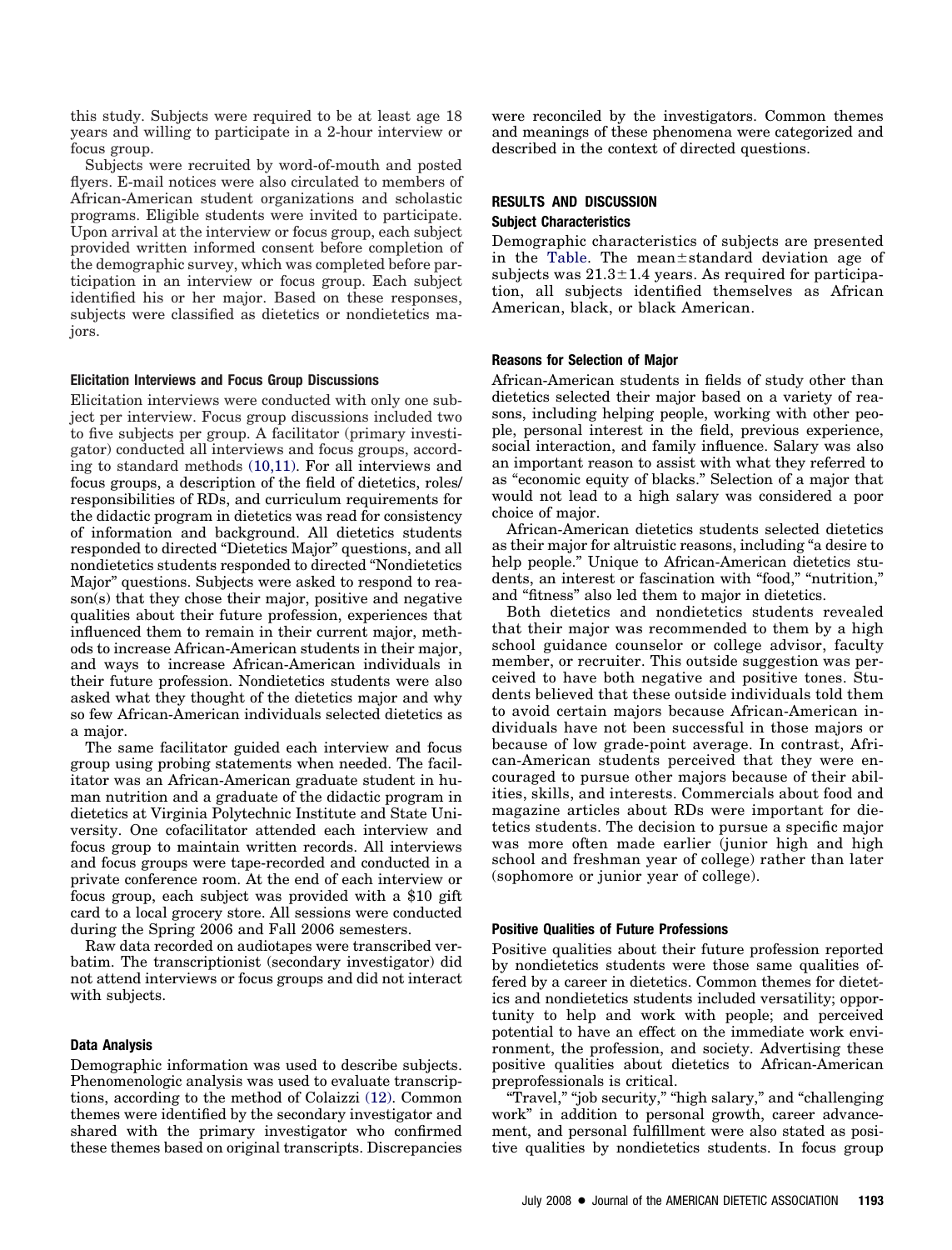| and a future profession                                 |                           |            |                              |              |
|---------------------------------------------------------|---------------------------|------------|------------------------------|--------------|
|                                                         | <b>Dietetics Students</b> |            | <b>Nondietetics Students</b> |              |
| <b>Characteristic</b>                                   | n                         | ℅          | n                            | %            |
| Age (y)                                                 |                           |            |                              |              |
| $18 - 21$                                               | 1                         | 2.5        | 24                           | 60.0         |
| $22 - 25$                                               | 2                         | 5.0        | 13                           | 32.5         |
| <b>Sex</b>                                              |                           |            |                              |              |
| Male                                                    | 0                         | $\pmb{0}$  | 12                           | 30.0         |
| Female                                                  | 3                         | 7.5        | 25                           | 62.5         |
| <b>Major</b>                                            |                           |            |                              |              |
| <b>Dietetics</b>                                        | 3.5                       | 7.5        |                              |              |
| Biochemistry                                            |                           |            | 2                            | 5.0          |
| Biology                                                 |                           |            | 3                            | 7.5          |
| Communications                                          |                           |            | 3                            | 7.5          |
| <b>Consumer Sciences</b>                                |                           |            | 1                            | 2.5          |
| Crop and Soil Environmental Sciences                    |                           |            |                              | 2.5          |
| Engineering, Civil                                      |                           |            |                              | 2.5          |
| Engineering, General                                    |                           |            |                              | 2.5          |
| Engineering, Industrial Systems                         |                           |            |                              | 2.5          |
| Finance                                                 |                           |            |                              | 2.5          |
| Hospitality and Tourism Management<br>Human Development |                           |            | 1                            | 2.5<br>2.5   |
| Human Nutrition, Foods and Exercise, Science of         |                           |            | 3                            | 7.5          |
| <b>Interdisciplinary Studies</b>                        |                           |            | 4                            | 10.0         |
| Marketing                                               |                           |            | $\overline{2}$               | 5.0          |
| <b>Political Science</b>                                |                           |            | 1                            | 2.5          |
| Psychology                                              |                           |            | 8                            | 20.0         |
| Sociology                                               |                           |            | 1                            | 2.5          |
| <b>University Studies</b>                               |                           |            | 1                            | 2.5          |
| <b>Urban Planning</b>                                   |                           |            | 1                            | 2.5          |
| <b>Academic level</b>                                   |                           |            |                              |              |
| Freshman                                                | 0                         | $\pmb{0}$  | 2                            | 5.0          |
| Sophomore                                               | 1                         | 2.5        | 2                            | 5.0          |
| Junior                                                  | 0                         | 0          | 7                            | 17.5         |
| Senior                                                  | 0                         | 0          | 22                           | 55.0         |
| Graduate                                                | 2                         | 5.0        | 3                            | 7.5          |
| No response                                             | 0                         | 0          | 1                            | 2.5          |
| No. of times changed major                              |                           |            |                              |              |
| 0                                                       | 2                         | 5.0        | 17                           | 42.5         |
| $\mathbf{1}$                                            | 0                         | 0          | 18                           | 45.0         |
| $\overline{c}$                                          | 1                         | 2.5        | $\overline{\mathbf{c}}$      | 5.0          |
| >3                                                      | $\mathbf{0}$              | 0          | $\mathbf{0}$                 | 0            |
| <b>Method of college financing</b>                      |                           |            |                              |              |
| Parent(s) only                                          | 0                         | 0          | 3                            | 7.5          |
| Self only                                               | 0                         | 0          | 5                            | 12.5         |
| Self along with parent(s)                               | 0                         | 0          | 6                            | 15.0         |
| Scholarship(s) only<br>Scholarship(s) and parent(s)     |                           | 0          | 7                            | 17.5         |
| Scholarship(s) and self                                 | 1                         | 2.5<br>2.5 | 9<br>7                       | 22.5<br>17.5 |
| Other (assistantship)                                   | 1                         | 2.5        | 0                            | $\pmb{0}$    |
|                                                         |                           |            |                              |              |

<span id="page-2-0"></span>Table. Demographic characteristics of African-American subjects (n=40) interviewed to determine views about selecting dietetics as a major

discussions, nondietetics students revealed that a lack of diversity in their future profession was positive, because it would present an opportunity to bring diversity to the field and to serve as a role model for others. Unique to dietetics students, "working with food" was reported as a positive quality.

# **Negative Qualities of Future Professions**

An important concern verbalized by both dietetics and nondietetics students related to requirements for advanced degrees and/or additional training beyond the undergraduate degree. These were perceived as negative aspects of their future profession. Students believed that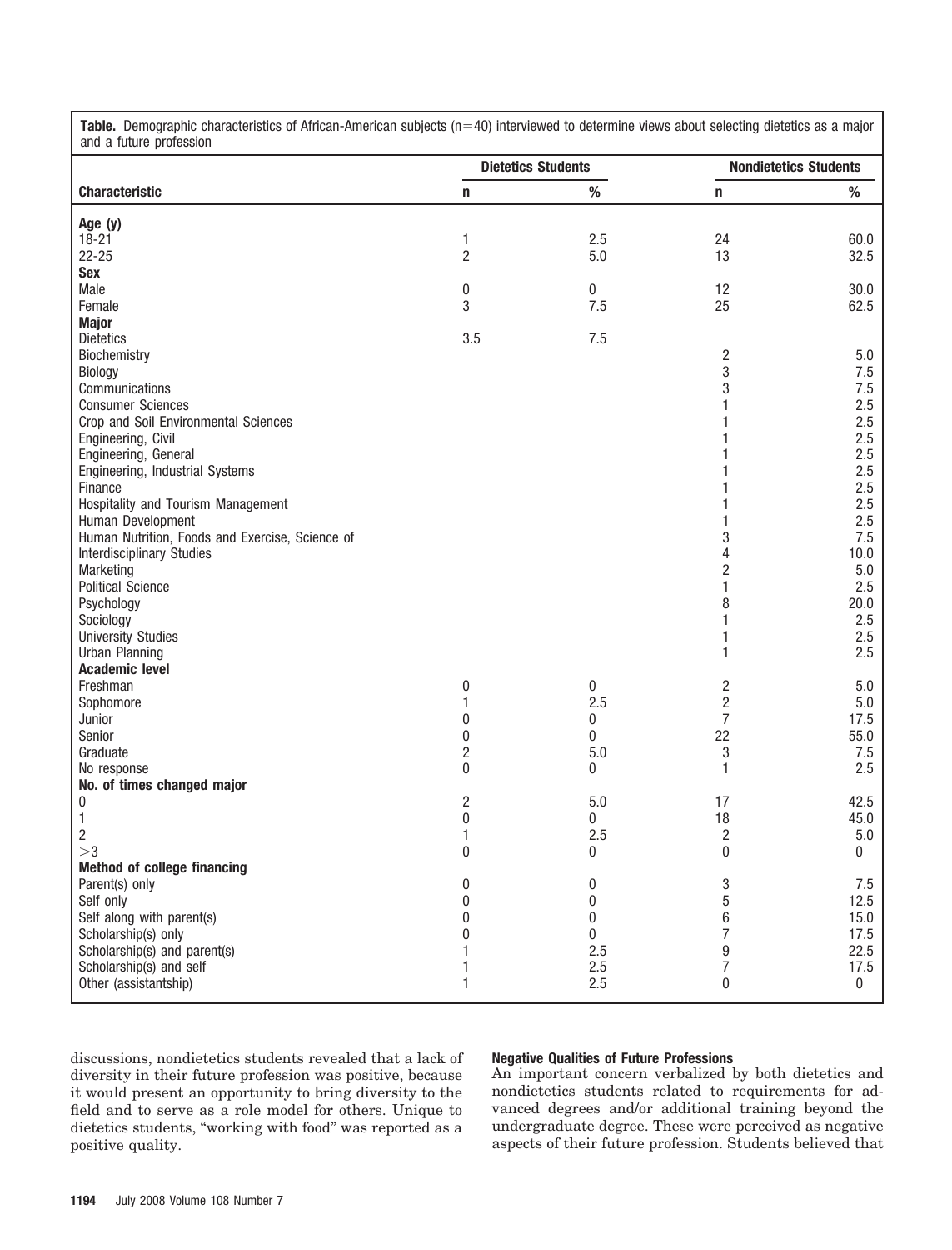this would delay their ability to earn a salary, repay student loans, or begin to build a career. Thus, African-American individuals considering dietetics as a major and career should be informed as early as possible about the movement of dietetics education toward flexible models of education and supervised practice experiences [\(13\).](#page-5-0) Individuals may then research, carefully evaluate, and consider programs from an economic perspective to plan work and/or financial assistance pathways that support their success in undergraduate, formal internship, experiential learning, and graduate programs. Dietetic internship and graduate programs and employers of entrylevel practitioners may need to consider academic support mechanisms and financial packages that promote recruitment and retention of African-American students in dietetics programs and professional positions.

A lack of diversity in the profession was also perceived as a negative quality by dietetics and some nondietetics students. Representation of African-American students and professionals on promotional posters and flyers and in textbooks at Virginia Polytechnic Institute and State University has been adequate; however, African-American faces have been missing in academic classrooms, at career fairs, and on advisory boards. Advances in these areas must be made if recruitment and retention efforts in the African-American community are to be successful in dietetics. Institutions should cultivate partnerships with African-American practitioners in the local and surrounding communities to coordinate recruitment and retention policies that are mutually beneficial.

African-American nondietetics students cited a less than ideal job location, working with a company that is disliked or not outstanding, inflexibility in the work schedule, "long hours" and "sleepless nights," "high stress," and "working in hazardous conditions" as negative qualities in addition to a lack of benefits and limited upward mobility. These nondietetics students, as well as dietetics students, believed that "low salary" was a negative quality. African-American food and nutrition professionals who are in higher earning positions should be invited to guest lecture in courses, speak at student organizational meetings, and/or serve on dietetics advisory boards to demonstrate possibilities of financial success in a dietetics career. Some of the nondietetics students indicated that there were no negative qualities to their future profession.

# **Experiences that Influenced Remaining in Current Major**

Student retention is an important aspect of the student experience. African-American dietetics and nondietetics students indicated that faculty, staff, and academic advisors provided encouragement and assistance that motivated them to remain in their major. The dietetics profession must make a continual commitment to increasing the number of African-American faculty in dietetics at colleges and universities in the United States. Communicating the importance of having African-American individuals in the dietetics profession to provide more culturally relevant dietetics education and services is important.

Both dietetics and nondietetics students reported that classes, passion for the major, and real-world experiences also influenced them to continue their major. Other influences cited by nondietetics students included family, time already invested, challenge, scholarships, career goals, friends and peer mentors, and role models. Utilizing African-American upper classmen, graduate students, and/or alumni as mentors to enhance retention is effective [\(5\).](#page-5-0) Specific to dietetics students, a belief that they will make a difference in the field and have an effect on society influenced them to remain in dietetics.

### **Methods to Increase African-American Students in the Dietetics Major**

Both dietetics and nondietetics students reported that more African-American individuals would enroll in their major if the major were more widely advertised and visible. Students cited Virginia Polytechnic Institute and State University as being primarily known for its engineering, chemistry, physics, biology, psychology, sociology, interdisciplinary studies, English, and architecture programs.

Both dietetics and nondietetics students indicated that more African-American individuals would enroll in their major if there were more African-American faculty mentors, if the need for African-American students in their major were publicized, and if there were recruitment and retention practices targeted toward African-American individuals. Students specifically suggested recruiting as early as junior high and high school. One nondietetics student stated, "You can never start recruiting too early."

African-American faculty members were desired to serve as role models and mentors and to more easily form connections with faculty who share similar experiences. Hiring of African-American faculty in nutrition/dietetics is not enough. Mentoring of African-American faculty through the promotion and tenure process is critical, particularly at research-intensive universities. Moreover, systems that reward excellence in student advising and mentoring are important to retain outstanding African-American faculty.

During sessions with students in fields other than dietetics, students noted that more African-American students would enroll in their major if more African-American individuals enrolled at Virginia Polytechnic Institute and State University in general. One student commented, "If Tech [Virginia Polytechnic Institute and State University] were out to get more African Americans, then that would trickle down to whatever specific major we're talking about." In addition, nondietetics students believed that scholarships or other funding would increase students in their major. Advertising of careers that are available with a degree in the major and the need for African-American professionals in these careers was cited by nondietetics students as a method to increase African-American students in their major.

Increasing salary, establishing peer mentoring programs, requiring introductory courses, and organizing student groups were identified by nondietetics students during interviews as ways to increase African-American students in their major. Some nondietetics students were unsure and some noted that nothing would help to increase the number of African-American students in their major, because the choice depended on personal interest.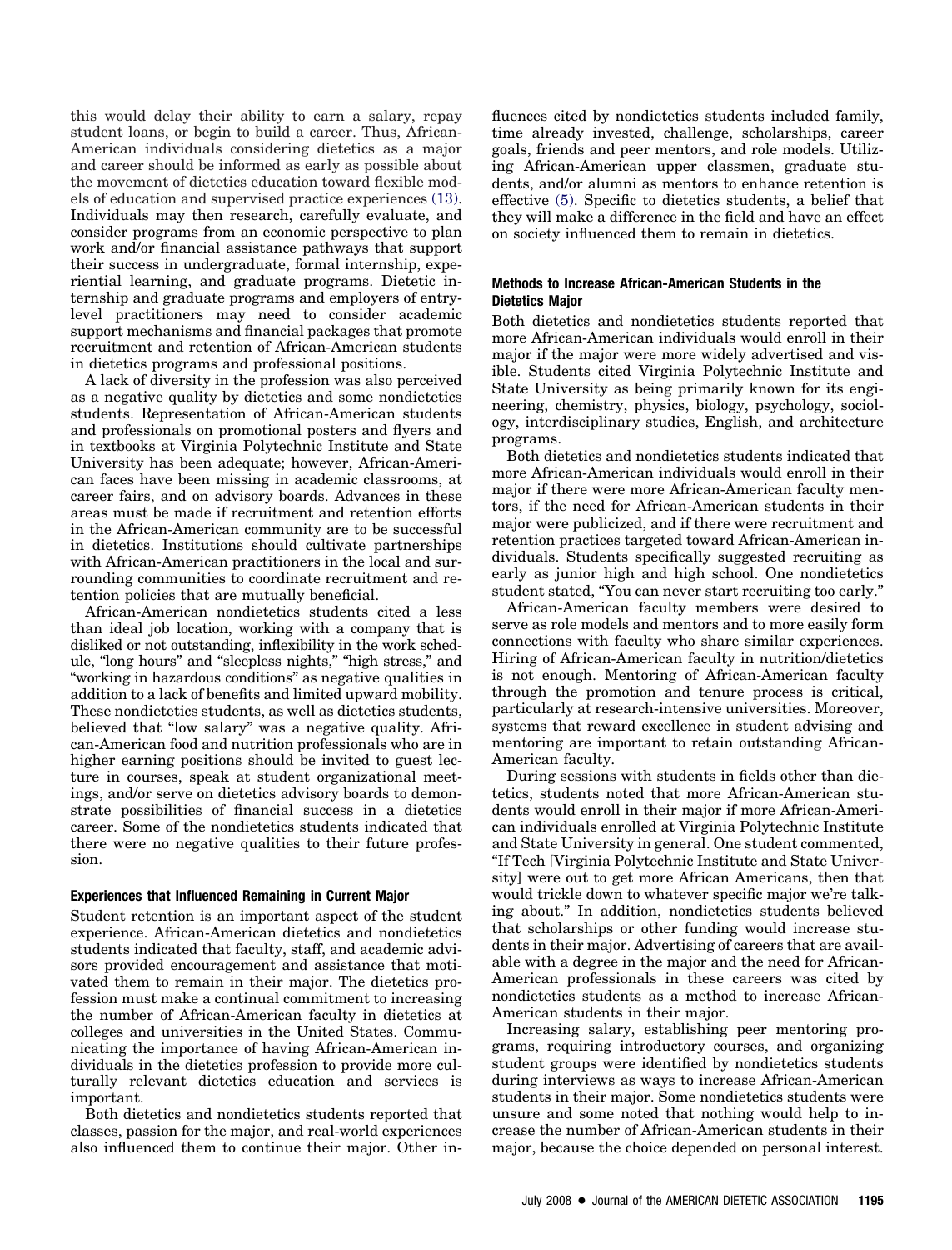# **Methods to Increase African-American Individuals in Professions**

Both dietetics and nondietetics students indicated that professional organizations could assist with increasing the number of African-American individuals in their profession by enhancing awareness of the profession, networking, advancement, and social interactions. Students also believed that the number of African-American individuals in their profession would increase with more active recruitment efforts, increased salary, emphasis of the influence of the profession, improved career benefits, and greater access to and affordability of advanced education. These nondietetics students also noted that having more African-American role models would increase the number of African-American individuals in their profession.

# **Thoughts about the Dietetics Major by Nondietetics Students**

African-American nondietetics students revealed their thoughts about the dietetics major. Students called the major "interesting," "good/great," "hard" (math and science courses), "relevant," "specialized," "easy," "credible," and "challenging." The dietetics major was also perceived as "cool," "not stressful," "manageable," "respectable/prestigious," "fine/neat," and "uninteresting." For African-American students who find the math and science requirements of dietetics as barriers, tutorial and peer mentorship services should be advertised and encouraged.

# **Why Few African-American Individuals Select Dietetics as a Major**

These nondietetics students perceived that the dietetics major was not known to African-American individuals, citing a lack of awareness about the major, poor advertising, and poor recruitment efforts (Figure). The profession should target African-American youth, beginning as early as junior high school. Many of these African-American students indicated being introduced to their chosen major in their junior high or high school years. This recommendation supports previous findings that demonstrated that partnerships with predominantly minority high schools, community colleges, and undecided majors early in college was important to attracting underrepresented students into dietetics [\(9\).](#page-5-0)

"Low salary," "lack of interest," and lack of role models were also indicated as barriers to dietetics by nondietetics students. Colson and colleagues [\(9\)](#page-5-0) reported that job/ career fairs were least effective among factors that attracted African-American professionals to dietetics/nutrition. Among a student audience of respondents, career days or fairs were also reported as ineffective in leading students to consider dietetics. However, African-American students in our study identified the lack of African-American professionals represented at career days or fairs as problematic. Specifically, dietetics students remarked that there are "not very many African-American dietitians." As suggested by both dietetics and nondietetics students, having African-American representatives at career fairs may make the major and career more visible to African-American individuals and increase interest in the field. This visibility may allow African-American

| <b>Theme</b>                              | Meaning                                                                                                                                                                                                                                                                                                                                                                                                                                |  |  |
|-------------------------------------------|----------------------------------------------------------------------------------------------------------------------------------------------------------------------------------------------------------------------------------------------------------------------------------------------------------------------------------------------------------------------------------------------------------------------------------------|--|--|
| Coursework                                | The dietetics major includes a high volume<br>of math and science. Student would need to<br>have skills in and/or enjoy these areas.                                                                                                                                                                                                                                                                                                   |  |  |
| Lack of awareness and poor<br>advertising | The dietetics major, career, and profession<br>are poorly advertised among African-<br>American prospective students. Many had<br>never heard of dietetics or did not know that<br>Virginia Polytechnic Institute and State<br>University offered the major. Students had<br>not been exposed to dietetics or food and<br>nutrition professionals. Recruitment efforts<br>are needed to expose African-American<br>youth to dietetics. |  |  |
| Irrelevant                                | African-American community perceives<br>healthful eating as different from most food<br>and nutrition professionals. The need for<br>African-American professionals in this field<br>requires demonstration and publicity.                                                                                                                                                                                                             |  |  |
| Low salary                                | Compared to other careers, dietetics<br>provides a lower salary.                                                                                                                                                                                                                                                                                                                                                                       |  |  |
| Lack of role models                       | Students did not know of any role models in<br>dietetics.                                                                                                                                                                                                                                                                                                                                                                              |  |  |
| Disinterest                               | The dietetics major lacks appeal and is not<br>the primary area of interest for African-<br>American students. Many students did not<br>know about the major, however.                                                                                                                                                                                                                                                                 |  |  |

**Figure.** Major themes and meanings regarding perceived barriers to entering the dietetics profession as perceived by African-American nondietetic students.

youth to witness the professional success of African-American food and nutrition professionals. One nondietetics student stated that ". . . people could see them and be like, oh that's something I could do."

The relevance of dietetics to African-American individuals and families was stated as a reason why so few African-American individuals major in dietetics, noting that the African-American community has a different concept of healthful eating than most food and nutrition professionals. Informing persons in African-American communities about relationships among food, nutrition, and health may need greater prioritization if the profession desires to increase the number of African-American RDs. A necessary step may be improving awareness of the relevance and importance of cultural patterns of healthful eating among African-American individuals through targeted messages.

African-American nondietetics students inquired about the "image" of dietetics and mentioned the notion that one must look physically fit to be in the major. One nondietetics student said that "you have to look the part to be a dietitian." In a separate interview, a nondietetics student asked if the dietetics profession or major "would accept someone who is overweight and had bad eating habits." African-American dietetics students reported concerns about the perceived image of "physically fit," "skinny," and "perfect" food and nutrition professionals. These dietetics students mentioned that many African-American men and women do not fully fit this stereotype.